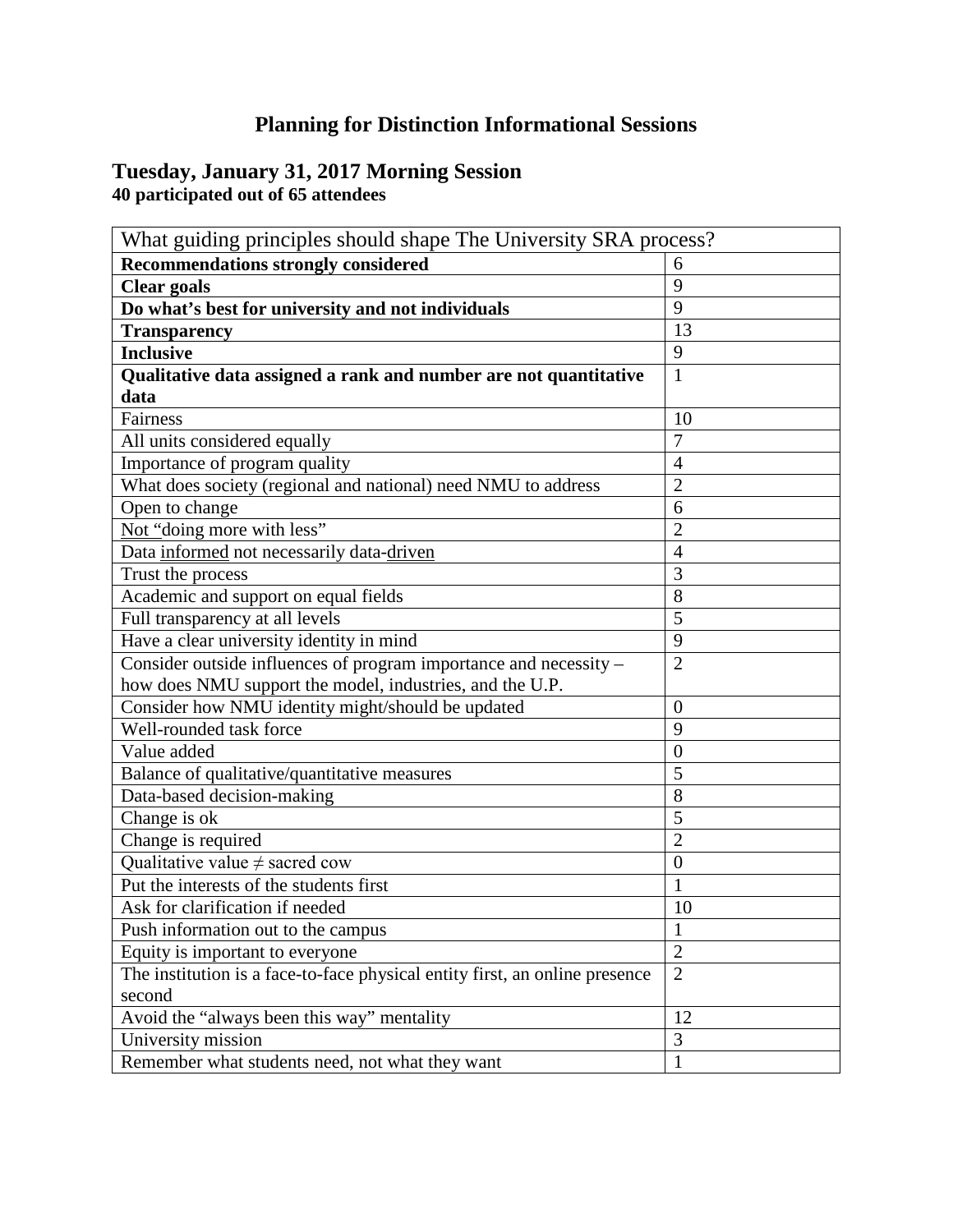| Thur concilities with The Only crisity Teamer Home successionally       |                |  |
|-------------------------------------------------------------------------|----------------|--|
| SRA process?                                                            |                |  |
| <b>Informed decision making about resources</b>                         | 12             |  |
| Chance for programs to learn about each other/possible partnering       | $\overline{4}$ |  |
| A better understanding of what happens all over The University          | 6              |  |
| Comprehensive understanding of all entities on campus and their         | 13             |  |
| impact on the overall mission                                           |                |  |
| Budget decisions based on data not across the board cuts                | 12             |  |
| Provide resources to programs that are thriving or have the             | 10             |  |
| potential to thrive                                                     |                |  |
| Find our real mission                                                   | 3              |  |
| Programs that need more funding will get it                             | 8              |  |
| Changes made based on data                                              | $\overline{9}$ |  |
| Any overlapping programs will be exposed                                | $\overline{2}$ |  |
| Opportunity for business process evaluation (meaningful)                | $\overline{2}$ |  |
| Could replace other existing 'clunkier' processes on campus for this    | $\overline{4}$ |  |
| type of review                                                          |                |  |
| Identify our marketing points                                           | $\mathbf{0}$   |  |
| Hopefully positive impact on students and enrollment (:                 | $\overline{5}$ |  |
| Stay focused on things that are important to the overall mission of the | $\overline{4}$ |  |
| institution                                                             |                |  |
| Stronger commitment to what works                                       | $\overline{7}$ |  |
| Possible morale boost to come areas traditionally overlooked            | 8              |  |
| Strengths and weaknesses come into focus                                | 5              |  |
| Sustainability                                                          | $\overline{4}$ |  |
| Clearer identity for NMU                                                | $\overline{7}$ |  |
| Realize just how transparent and responsive senior administration is    | $\mathbf{1}$   |  |
| Programs more appropriately resourced                                   | 5              |  |
| The growth of Northern                                                  | $\theta$       |  |
| Identify underperforming programs to phase out                          | 6              |  |
| Better understanding across campus of relative contributions of         | $\overline{7}$ |  |
| different programs                                                      |                |  |
| Path to move forward on going                                           | $\mathbf{1}$   |  |
| Cooperation and better relationships between programs                   | $\overline{2}$ |  |
| Vision for future growth                                                | $\overline{3}$ |  |

| What benefits will The University realize from successfully carrying out the |  |  |
|------------------------------------------------------------------------------|--|--|
| SRA process?                                                                 |  |  |

ヿ

| What pitfalls would arise from carrying out the SRA process? |    |
|--------------------------------------------------------------|----|
| <b>Bad decisions from bad input</b>                          |    |
| Recommendations could be made with no follow through         | 10 |
| The hard decisions are not acted on                          | Q  |
| <b>Turf</b> wars                                             |    |
| Good faculty and staff may leave or become disenfranchised   |    |
| Loss of employees                                            |    |
| Low morale                                                   | 6  |
| Reallocation without enough immediate follow-up              |    |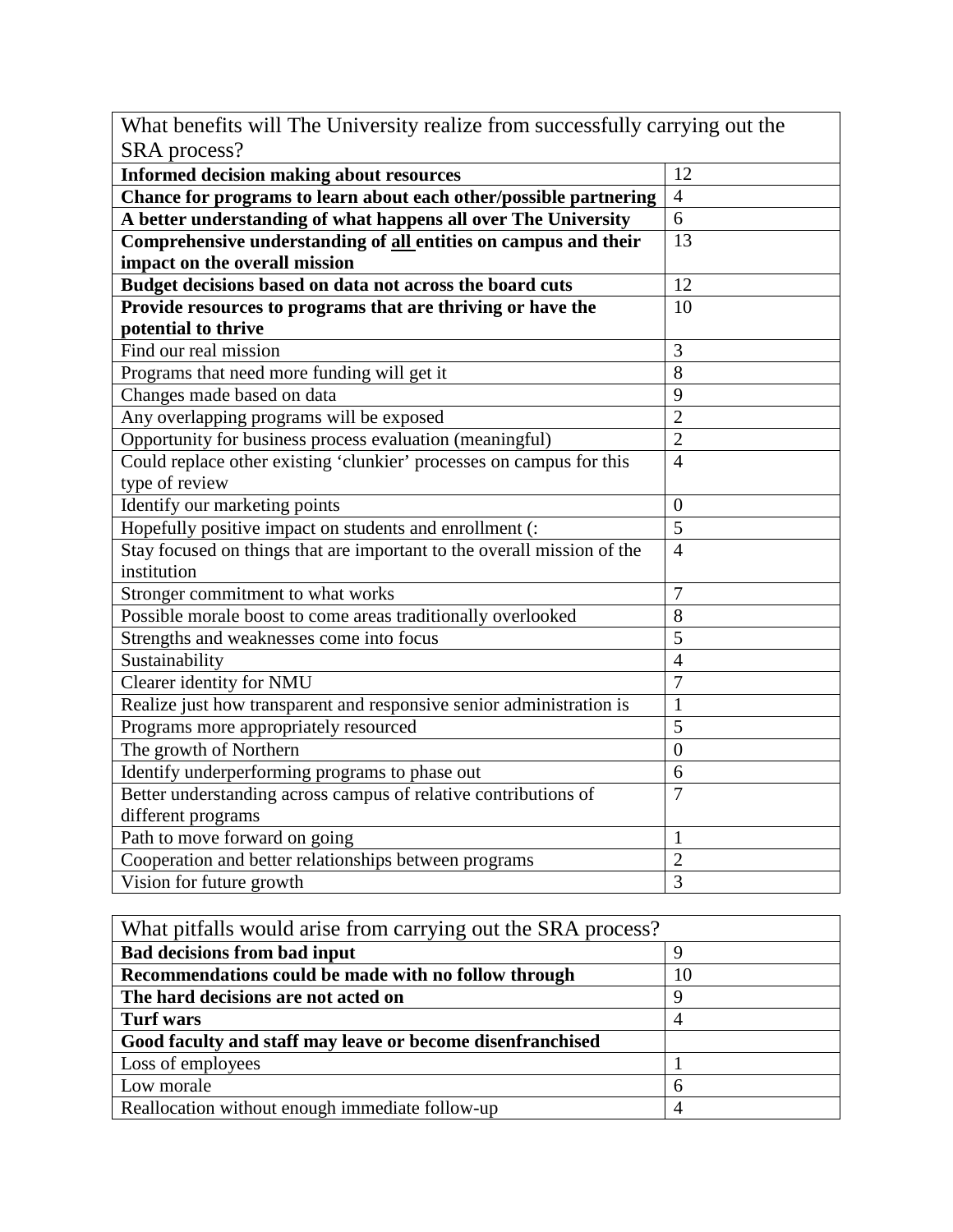| Highlight bad data                                                        | 3              |
|---------------------------------------------------------------------------|----------------|
| Honeymoon phase will end                                                  | 3              |
| Interdisciplinary programs could suffer                                   | $\overline{3}$ |
| Fear of impacts to individuals/departments                                | 5              |
| Loss of enthusiasm/motivation for those who work in bottom 2              | 9              |
| quintiles                                                                 |                |
| Finger pointing. Cut them, not me                                         | 9              |
| Lose credibility with Marquette country communities                       | $\overline{0}$ |
| Allowing biases to creep in                                               | 3              |
| Good faculty and staff may choose to leave                                | $\overline{8}$ |
| Too much focus on a narrow range of academic opportunities                | $\mathbf{1}$   |
| The campus questions/disagrees with the data and therefore                | $\overline{2}$ |
| distracts/disagrees with outcomes                                         |                |
| Could thwart new ideas (short term)                                       | $\mathbf{1}$   |
| Loss of faith in leadership if recommendations are not carried through    | 3              |
| Upset alumni or community partners that value programs up for             | $\overline{4}$ |
| elimination                                                               |                |
| Disenfranchised employees                                                 | 5              |
| Nothing changes ):                                                        | $\mathbf{1}$   |
| People letting their emotions guide both their choices and interpretation | $\mathbf{1}$   |
| We lose students when they perceive that their program is being cut       | 11             |
| People may feel their work is not important is lowly rated                | $\overline{4}$ |
| Tension amongst faculty in different disciplines AKA turf wars            | 5              |
| Could diminish focus on creasing student headcount                        |                |
| Staff vs. Management fear                                                 | $\mathbf{1}$   |
| Cannibalism                                                               | $\overline{0}$ |

| What advice can you offer to the task forces that will carry out the SRA process? |                |
|-----------------------------------------------------------------------------------|----------------|
| <b>Focus on good of entire University</b>                                         | 17             |
| Don't be an advocate for your own program                                         |                |
| Set aside pre-conceived notions/opinions about what you are                       | 12             |
| assessing                                                                         |                |
| Leave egos at the door                                                            | 17             |
| Than about NMU's long-term health and development                                 | 6              |
| Remember: This is about The University, not individuals or                        | 13             |
| individual programs                                                               |                |
| Declare metrics of why decisions are made                                         | 8              |
| Focus on what is good for the students                                            | 9              |
| Provide most accurate data possible                                               | $\overline{4}$ |
| Be aware of the "tentacle" effects of decisions                                   | $\overline{0}$ |
| Bring concerns to the group-not people <u>outside</u> of the task force           | 3              |
| Suspend Bias (as much as possible)                                                | $\overline{2}$ |
| Involve all appropriate stakeholders – so know who they are                       | $\overline{2}$ |
| Don't share info until it is ready to be shared in a coordinated fashion          | 5              |